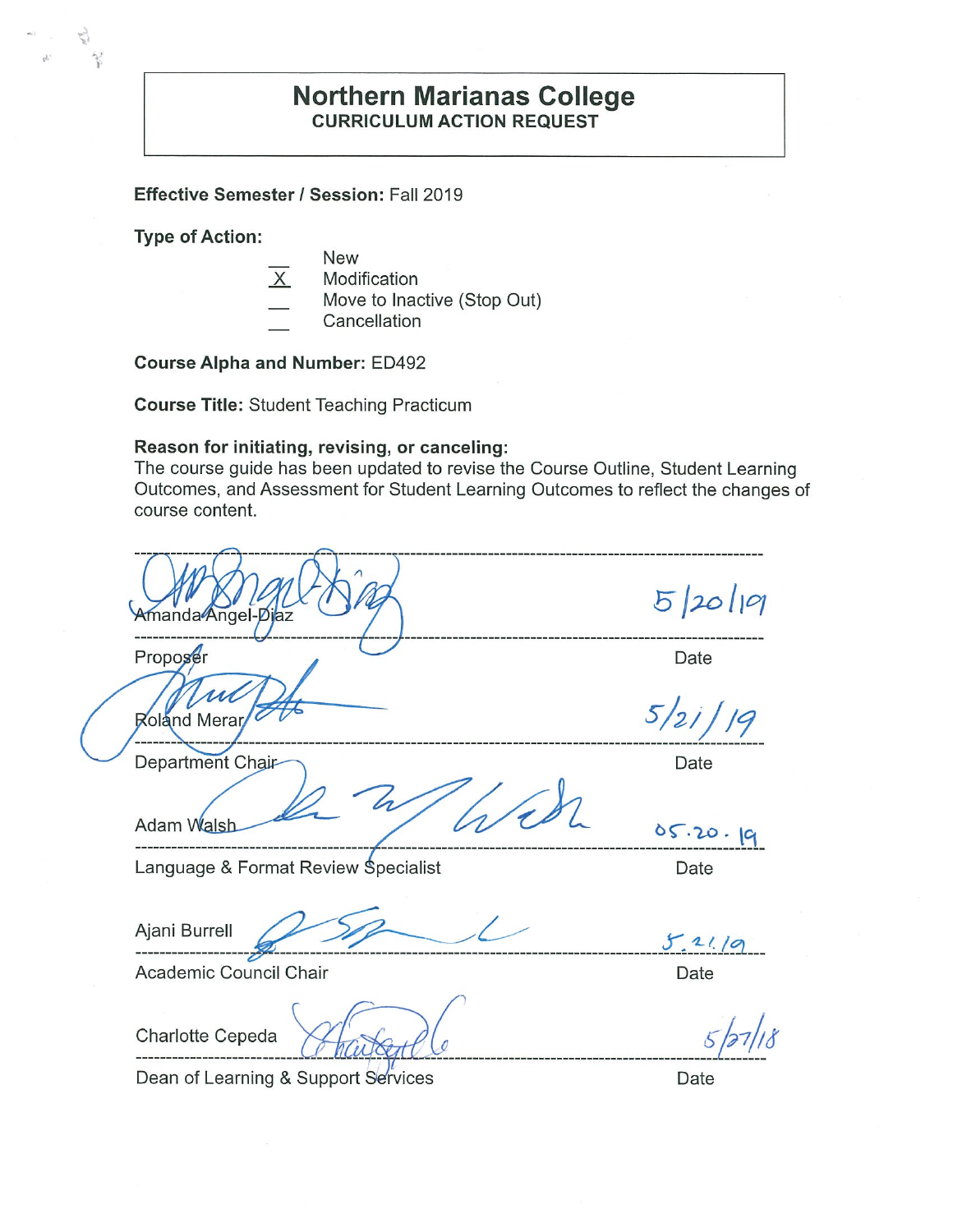# **Northern Marianas College Course Guide**

**Page:3** 

#### Course: ED492

 $\mathcal{E}_{\rm g}$ 

Prerequisite: Granted Teacher Candidacy and provide appropriate Praxis II scores. Students taking ED 492 must have completed all core course and general education requirements as well as all 300/400-level BS requirements with a grade of "C" or better or permission from the School of Education director. English Placement Level: EN 202. Math Placement Level: MA 132. This course is offered in the Fall and Spring semesters.

#### **E. Degree or Certificate Requirements Met by Course**

This is a required course for all Bachelor of Science Degree in Education with an emphasis in Elementary Education, Early Childhood Education, and Special Education majors.

#### **F. Course Activities and Design**

The course is designed to incorporate lectures, presentations, projects, simulations, homework assignments, exams, quizzes, and the development of an integrated thematic unit.

#### **4. Course Prerequisite(s); Concurrent Course Enrollment**

Prerequisites: Granted Teacher Candidacy & provide appropriate Praxis II scores. Students taking ED 492 must have completed all core course and general education requirements as well as all 300/400-level BS requirements with a grade of "C" or better or permission of the Director of the School of Education.

Concurrent Course Enrollment: N/A

#### **Required English/Mathematics Proficiency Level(s)**

English Placement Level: EN202 Mathematics Placement Level: MA132

#### **5. Estimated Cost of Course; Instructional Resources Needed**

Cost to the Student: Tuition for a 12-credit hour course, practicum course fee, and instructional materials fee.

Cost to the College: Instructor's salary, master teacher honorarium, and mileage for NMC Supervisors. Lead supervisor will receive 12 credits and 1 credit per student teacher.

Instructional Resources needed for the course include laptop, Curriculum Resource Center (CRC) materials, photocopied materials, and various other consumable materials as necessary.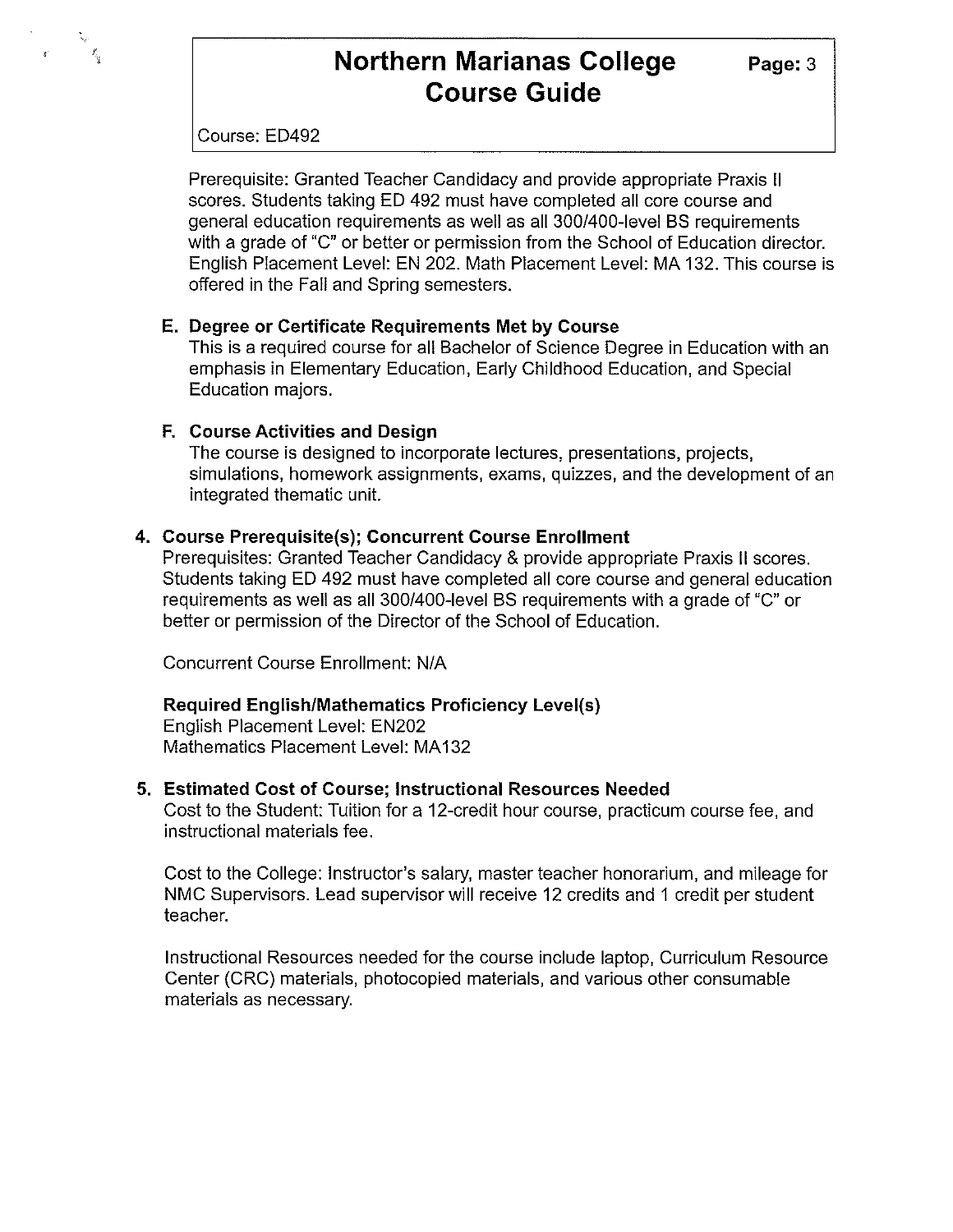# **Northern Marianas College Course Guide**

Course: ED492

### **7. Course Outline**

 $\epsilon^{\pm}$ 

 $rac{1}{\delta}$ 

The topical outline of the Student Teaching Handbook details in sequence the Student Teaching timeline.